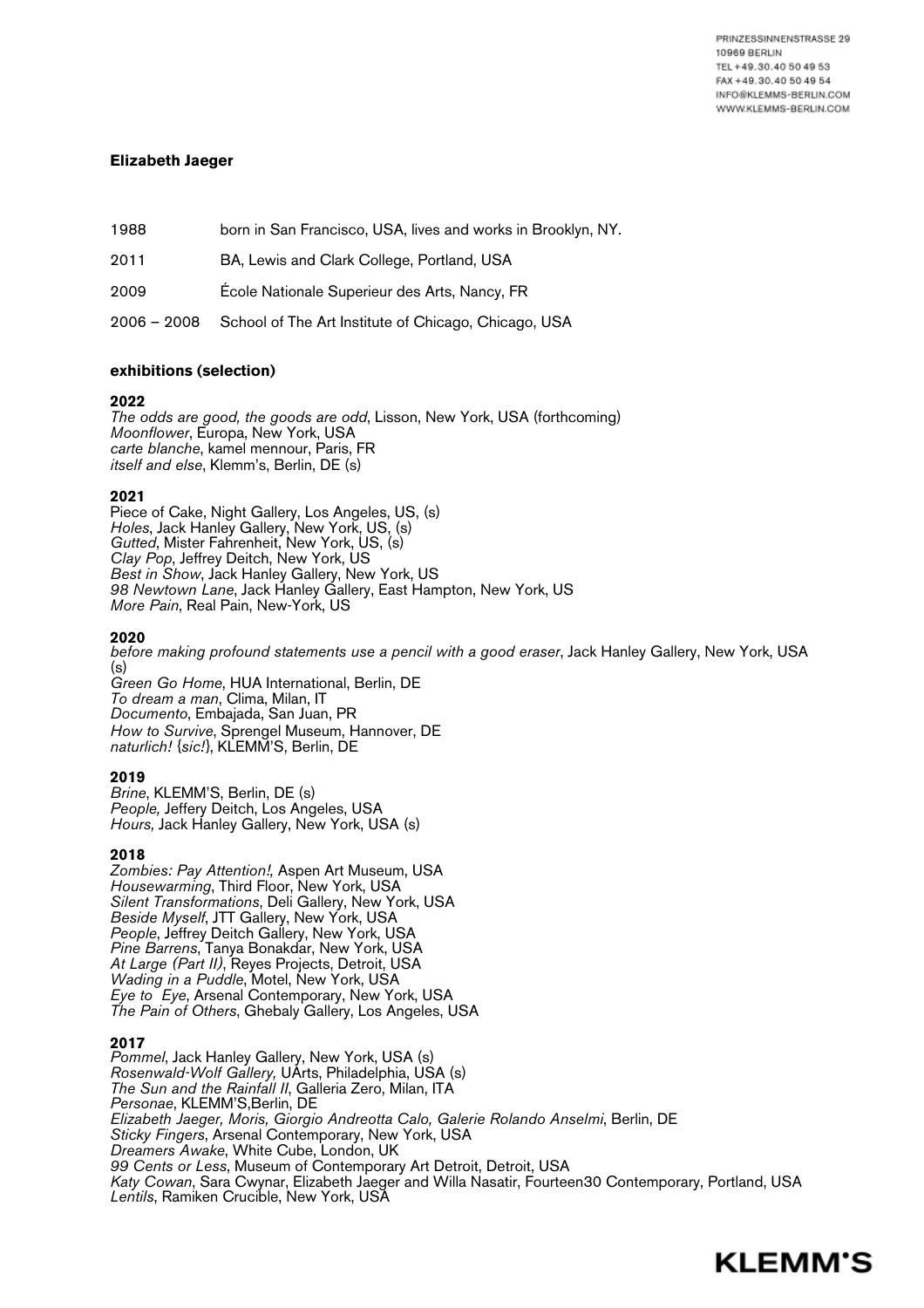# **2016**

*30th Anniversary Exhibition*, Attics of My Life, Jack Hanley Gallery, New York, USA (s) It Started With A Rose, 315 Gallery, New York, USA An Idle Visitation, Plaza Mercado, Santa Fe, USA Too Much of a Good Thing, Hudson Basilica, Hudson, New York, USA Summer Reading, Fortnight Institute, New York, USA Cool Memories, Occidental Temporary, Viellejuif, FR Garden Memories, Regards, Chicago, USA In The Making, SIGNAL, New York, USA Onion By The Ocean, Underdonk, New York, USA In Practice: Fantasy Can Invent Nothing New, SculptureCenter, New York, USA Mirror Cells, Whitney Museum of American Art, New York, USA Watermark, SIGNAL, Brooklyn, UAS Fear of a Blank Pancake, White Flag Projects, St. Louis, USA

### **2015**

*8:30*, And Now, Dallas, USA *Greater New York*, Museum of Modern Art PS1, New York, USA *Finestra Aperta*, Jack Hanley Gallery, New York, NY *He Put a Hot Fish in Her Navel,* Embajada, San Juan, Puerto Rico *Elizabeth Jaeger, Ann Greene Kelly, Aidan Koch, And Now*, Dallas, USA *The Figure 8, Lamar Dodd School of Art, Universiy of Georgia*, Athens, GRC *Sublime, Auto Body*, Bellport, New York, USA *Freedom Culture, curated by Graham Collins*, Journal, Brooklyn, USA *Weird Science, curated by Aniko Berman*, Marianne Boesky Gallery, New York, NY *Close to the Skin curated by Lumi Tan*, Company, New York, USA *Le Musée Imaginaire*, Galerie Lefebvre & Fils, Paris, FR *Dirty Linen*, DESTE Foundation, Athens, GRC *Night Shade: Dean Levin, Eli Ping, Elizabeth Jaeger*, KINMAN, London, UK *Vessels, Blackston Gallery*, New York, USA *Stirring Still*, The LeRoy Neiman Gallery at Columbia University, New York, USA *Vis-a-vis*, curated by Michael Mahalchick, Andrew Edlin Gallery, New York, USA *Elizabeth Jaeger, And Now*, Dallas, USA

### **2014**

*Six-Thirty*, Jack Hanley Gallery, New York, USA (s) *Got Tortilla with Butter on Phone. Think it's the End? curated by Mikkel Carl, Rod Barton*, London, UK *Buying Friends: The Kortman Collection*, Urban Institute for Contemporary Arts (UICA), Grand Rapids, USA *Zero Point*, Jackie Klempay Gallery, New York, USA

*NIGHT TIDE*, Gallery Diet, Miami, USA *Border Food curated by Jesse Greenberg*, Loyal Gallery, Malmo, SWE *Former Models curated by Merkx & Gwynne*, BRIC, New York, USA

# **2013**

*Music Stand, Eli Ping*, New York, USA (s) *Internet Protocol, Patrellas Imports*, New York, USA *Snail Salon, curated by Adrienne Rubenstein, Regina Rex,* New York, USA *Bedfellows Club, curated by Jess Hirsch, Patty Healy McMeans*, Minneapolis, USA *That Being Said*, Jack Hanley Gallery, New York, USA *Where the Sun Don't Shine*, 247365, New York, USA

### **2012**

Rock Lobster, Shoot the Lobster, New York, USA

**<sup>2011</sup>** *YESWAY*, Carhole, Portland, USA *Vis a Vis*, Backyard Projects, New York, USA *Fountain Art Fair with Hungry Man Gallery*, Los Angeles, USA

**<sup>2010</sup>** *Next Art Fair with Hungry Man Gallery*, Chicago, USA

# **2009**

*Devout Sacrilege, Galerie Studio St., Berlin*